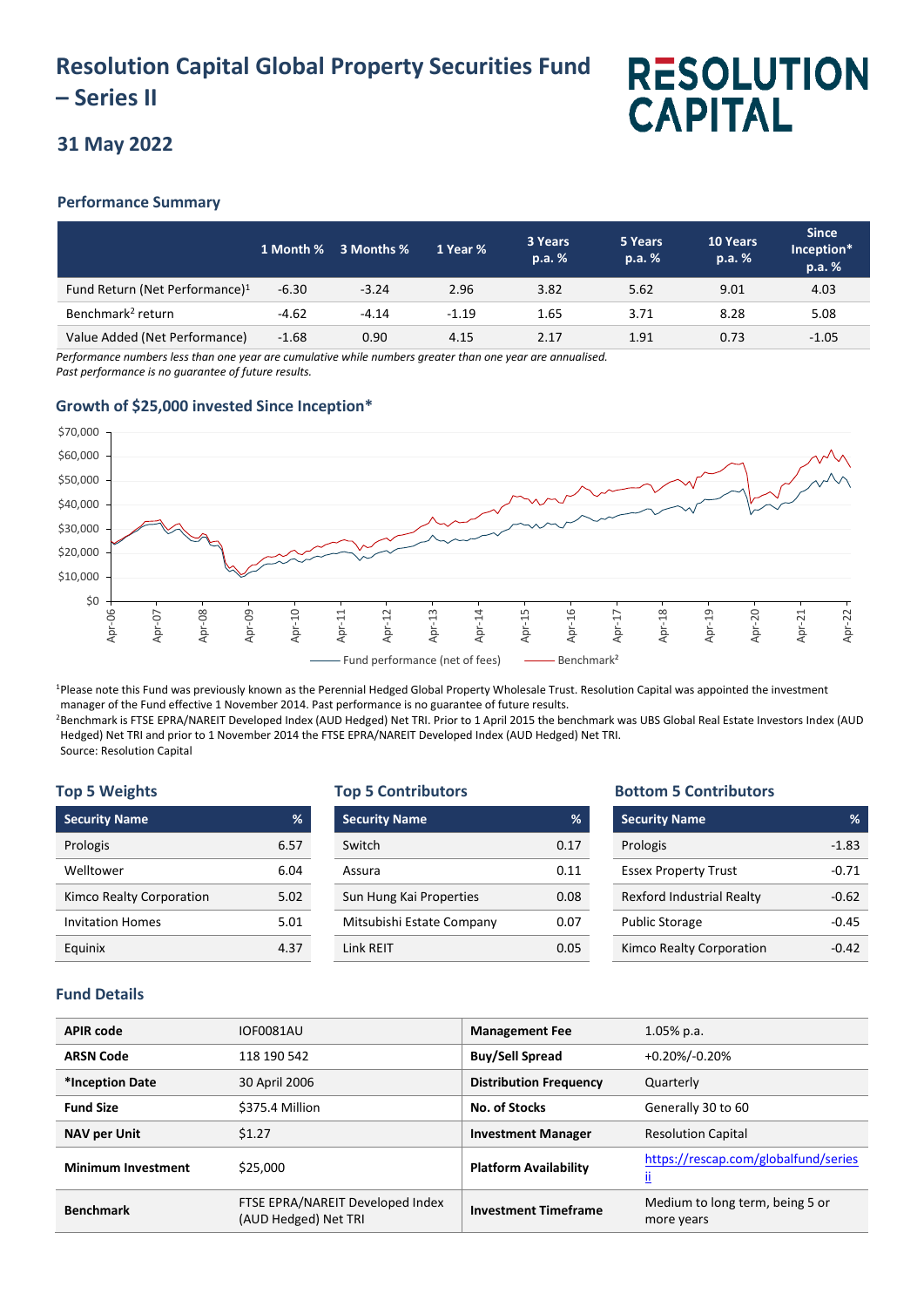#### **Market Commentary**

The FTSE EPRA/NAREIT Developed Index (AUD Hedged) produced a total return of -4.6% for the month ended 31 May 2022. Hong Kong was the best performing region, with a total return of 2.6% in local currency terms. The U.S. was the worst performer with a -6.3% total return in local currency terms.

In APAC, the performance of China and Hong Kong diverged as the former felt the impact of restrictive Covid lockdowns. Hong Kong had less onerous restrictions and has recovered more quickly. In Hong Kong, retail occupancy and sales are once again improving.

On a sectoral basis, all but one sector posted negative returns in May as central banks continued to raise interest rates and the likelihood of a global economic slowdown grew. Healthcare was the notable exception with a positive return for the month. We attribute this to the expectation that healthcare related real estate is viewed as defensive and less sensitive to an economic slow-down.

Energy prices and supply uncertainties dominate the headlines as the Russia-Ukraine conflict entered a fourth month. Industrial REITs underperformed which was largely attributed to Amazon's decision to sublet excess warehouse space after the ecommerce behemoth acknowledged that it had excess capacity after rapidly expanding its footprint over the past two years. Hotel REITs performed better than other sectors with several hotel REITs reporting improved trading conditions.

Public markets real estate merger and acquisition activity remained active during the month including:

- In the data centre sector, DigitalBridge Group (DBRG) agreed to acquire portfolio holding Switch (SWCH) for \$34.25 per share, an 11% premium to SWCH's unaffected share price.
- Leading logistics REIT Prologis (PLD) made public its unsolicited offer to acquire smaller rival Duke Realty (DRE) in an allstock deal that valued DRE at ~\$24bn. The proposed deal price represents a 29% premium to DRE's stock price. DRE's board rejected the proposal as being insufficient.
- Deutsche-Euroshop (DEQ) agreed to be acquired by Oaktree and Alexander Otto, DEQ's largest shareholder, for circa €4bn, cash. DEQ is a German-listed shopping centre landlord and the deal price represents a 44% premium to DEQ's share price, and a 42% discount to reported NAV.
- Capital & Counties (CAPC) and Shaftesbury (SHB) announced discussions for an all-script merger that will create a £6.5bn Central London, predominantly retail company. CAPC already owns 25% of SHB. The negotiations have not concluded yet.
- LXI REIT PLC (LXI), a UK based diversified REIT, made a cash + stock offer to merge with Secure Income REIT (SIR) for £2.3bn. Secure Income is also a UK based diversified REIT. The proposed deal price represents a ~13% premium to SIR's unaffected share price. The combination would create a £3.9bn portfolio comprised of 346 assets across the UK.

Notable real estate transaction included:

- Office REIT Boston Properties (BXP) continued its expansion in Seattle with the \$730m acquisition of Madison Centre. The 37 storey asset, 760k sq. ft. of Class A office space is currently 93% leased.
- Cofinimmo (COFB), a healthcare REIT, announced the sale of three office assets in Brussels for €52m, with closings expected in 2023 and 2024. These transactions continue the company's strategy of divesting office assets and focusing on healthcare.
- In the UK, Student Roost, a £3.3bn student housing portfolio was sold by Brookfield (BAM) to GIC, a sovereign wealth fund, and Greystar. The portfolio includes 21k beds with an imputed value of ~£155k/bed.
- Also in student housing, Xior Student Housing (XIOR), a Belgium based REIT, agreed to acquire a €939m portfolio that consists of 5,000 units across Europe.